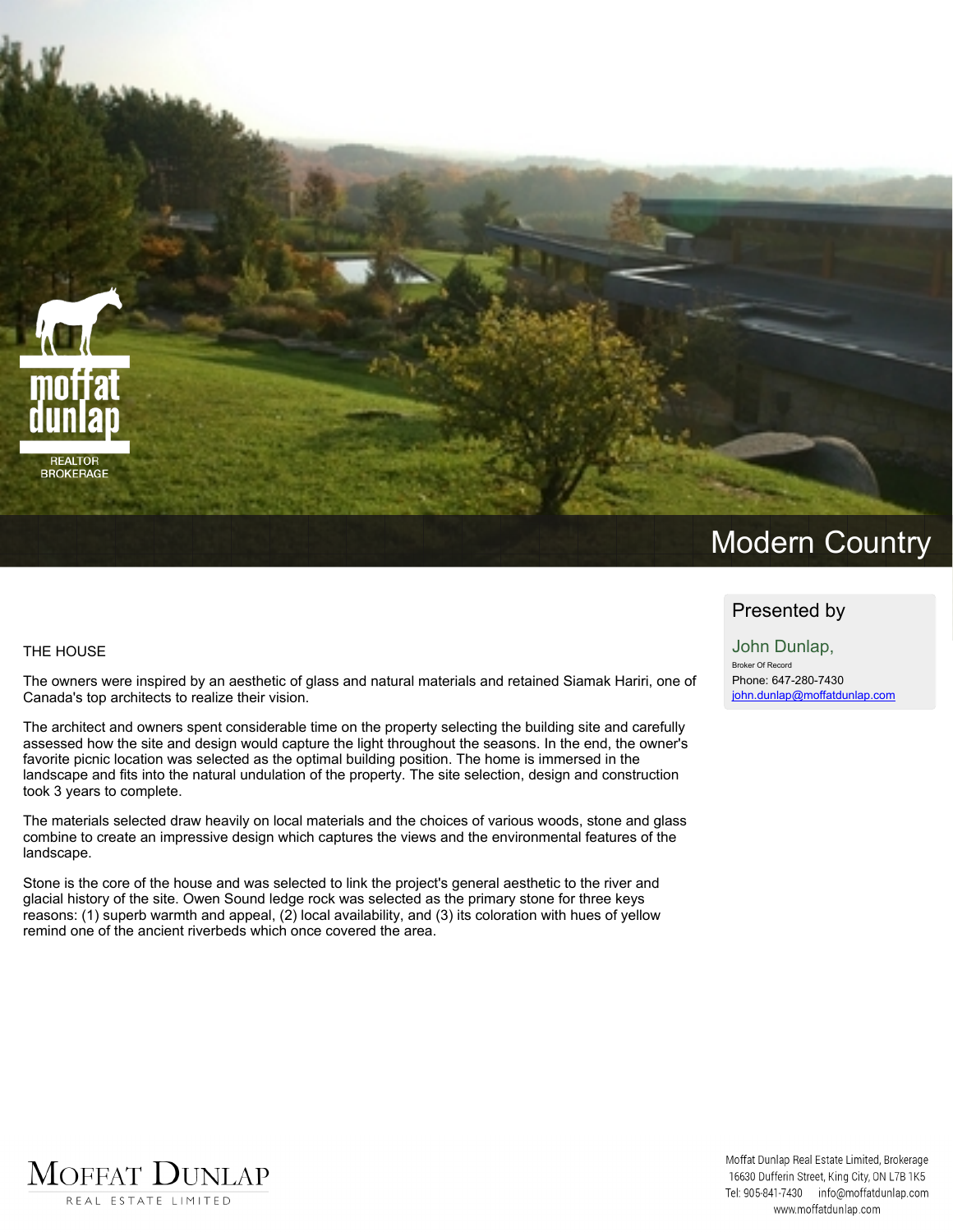# OFFAT

## REAL ESTATE LIMITED

Moffat Dunlap Real Estate Limited, Brokerage - 16630 Dufferin Street, King City, ON L7B 1K5. - Tel: 905-841-7430 - info@moffatdunlap.com - www.moffatdunlap.com

The intricate stonework was designed and crafted by Eric Firth one of the legendary stonemasons of Ontario. The stone floors enjoy warmth from **the passive solar design.**

The wood selected for the house includes cherry, teak, cedar and fir. For the exterior, teak and cedar were selected for durability and natural appeal. The cabinetry of the home is created from sequential cuts of cherry. In this sequential cut manner, the grain of all cabinets matches each other in a seamless fashion. The main beams of the home showcase massive British Columbia fir. The floors were selected and installed by Mennonite trades from Mount Forest, Ontario and are reclaimed hemlock from dismantled barns. The floors use only cherry wood plugs and **there are no nails. This construction approach pays tribute to a vanishing craft.**

As soon as one enters the home, glass is a main feature with full storey windows which superbly capture the light and scenery.

The roof is lead coated copper and was designed to accommodate a living roof with its complete shed system design.

**THE ARCHITECT - Siamak Hariri OAA, RAIC, RCA,**

Siamak Hariri, born in Bonn, Germany, was educated at the University of Waterloo and Yale University (M. Arch. 1985). Siamak has been **internationally recognized as one of Canada's leading architects.**

For more than ten years, Siamak has not only directed the firm's competition-winning schemes, but also has been the Partner-in-Charge of projects garnering over 35 national and international awards of excellence in architecture. His internationally-acclaimed projects include the McKinsey & Company Toronto Headquarters at the University of Toronto's Victoria Campus on Charles Street (the youngest building to ever receive heritage landmark designation by the City of Toronto); and the award-winning Art Collectors' Residence. Siamak was the 2006 recipient of the Governor General's Medal for the Schulich School of Business and Executive Learning Centre at York University.

Siamak Hariri's projects have been published extensively both in Canada and internationally and are featured in various books and publications around the globe. As an architect and critic during his career, Siamak has also taught at the University of Toronto's Faculty of Architecture, Landscape and Design, as an adjunct professor. He sits on the boards of the Royal Ontario Museum's Institute of Contemporary Culture, the **Toronto Art Council, the Toronto Community Foundation and the Waterfront Design Review Panel.**

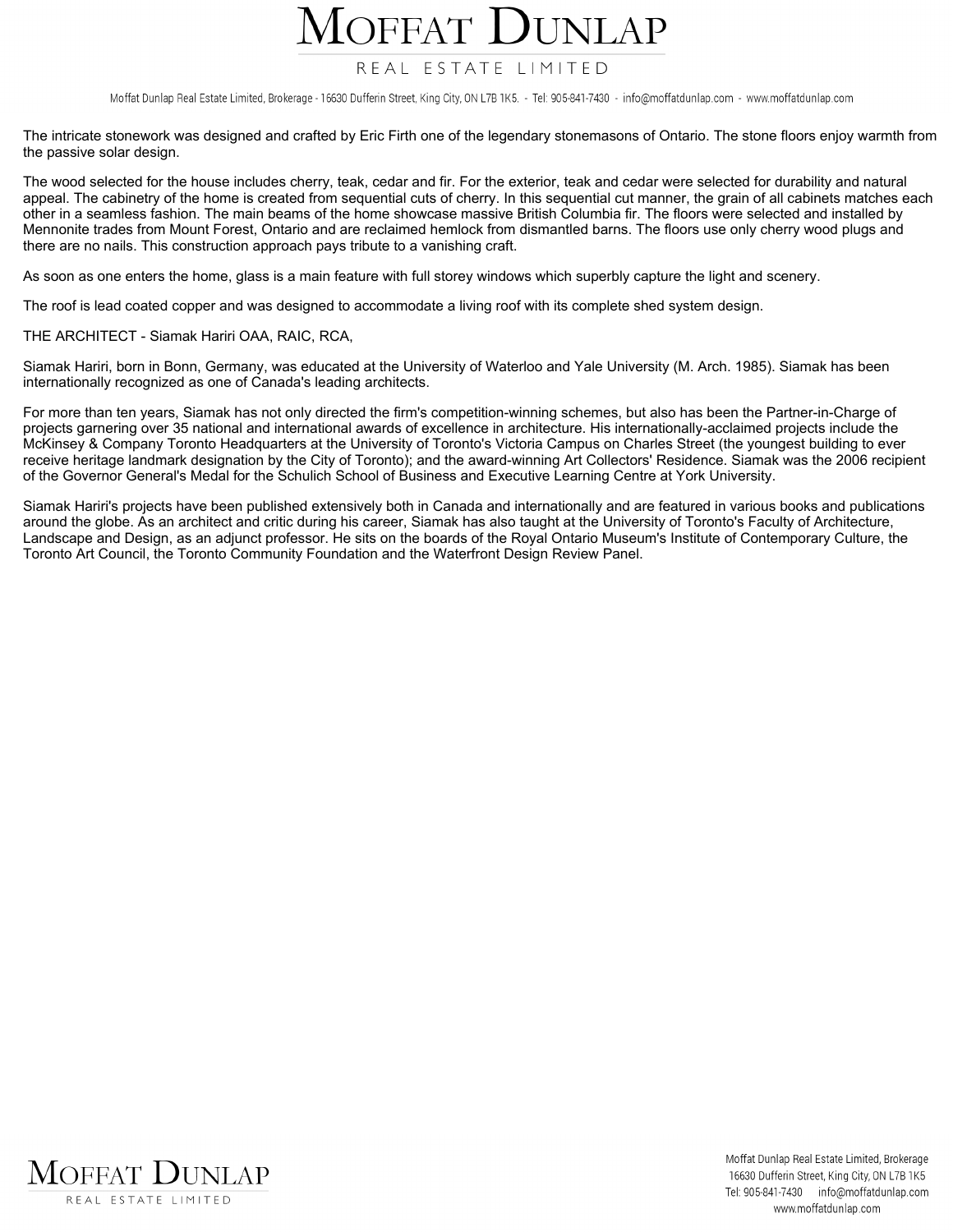# **IFFAT**

# REAL ESTATE LIMITED

Moffat Dunlap Real Estate Limited, Brokerage - 16630 Dufferin Street, King City, ON L7B 1K5. - Tel: 905-841-7430 - info@moffatdunlap.com - www.moffatdunlap.com

According to the architect, "This rural retreat is thematically rooted in the surrounding landscape. Wrapped around a hill, it fits into the existing, sloping topography in order to minimally disrupt the site and to frame selected views of the landscape. The house includes a massive stone base, rough stone floors, and milled heavy fir columns and beams. Set against this, a series of angled, lead-coated copper roofs, fabricated of light timber framing and steel, slide under and over each other creating an interplay of lightness, variety and sectional hierarchy."

#### **THE PROPERTY**

Encompassing 73.5 acres of varied terrain, the property enjoys stunning views and total privacy. There are 3 main ecosystems found on the site: **(1) the Credit River and ponds, (2) woodlands, and (3) open meadows.**

The mighty Credit River with its restored wild fish stocks flows through the property. In addition, the property has several vernal ponds which attract impressive amounts of wildlife. The waters of the area are known for their purity and have attracted early bottlers to the area including the **original Canada Dry.**

The woodlands of the property include a wide variety of hard and softwoods including well aged specimens of hardwoods used to make furniture. There is an original organic apple orchard which typically bears fruit every other year and offers some heritage varieties which were common at **the turn of the century.**

The meadow is kept open to attract song birds and monarch butterflies and offers a network of cut trails.

#### **The Gardens**

The gardens were designed to complement the house design, be low maintenance and to provide fresh produce in season. The Kitchen Garden provides a broad range of herbs including lavender, thyme, sage, ornamental onions, chives, etc. The regular fenced vegetable garden is about 50 percent perennial with raspberries, asparagus, garlic, and onions plus a crop of annuals as the owner wishes.

The landscape features where designed with David Warburton with species selection being of paramount importance. Approximately 90 percent of the plantings are local and 10 percent are sentimental (magnolia, dogwood) to the owners. The plantings around the pool were designed to be drought tolerant. While impressive, the gardens are easily managed and include an automatic sprinkler system. The rock which is interspersed **throughout the garden is from the property.**

**The Pool & Tennis Court**

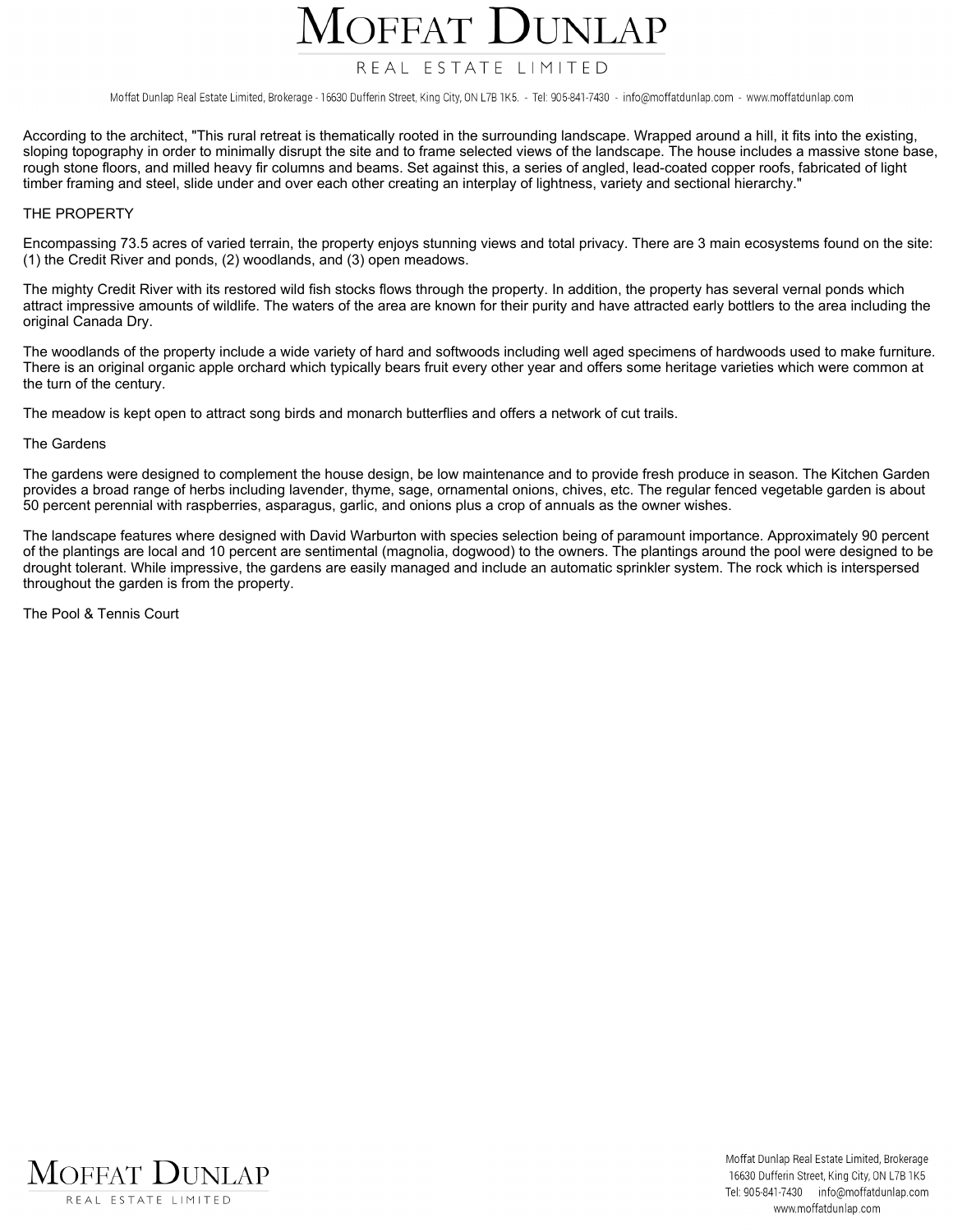

# REAL ESTATE LIMITED

Moffat Dunlap Real Estate Limited, Brokerage - 16630 Dufferin Street, King City, ON L7B 1K5. - Tel: 905-841-7430 - info@moffatdunlap.com - www.moffatdunlap.com

The saltwater gunite pool was built by Gib-San and is perfectly placed to take advantage of the distant views down the valley. Alongside the pool is a changing cabana. The tennis court was constructed in 2006 by Court Contractors and features a penetration asphalt court with multi-layer **reinforced acrylic colour (green), all-black heavy frame fencing, including California corners.**

#### **The Barn**

The award winning heritage Mennonite barn is believed to be circa 1840 and relocated to the site by the current owners under the watchful eye of local craftsmen. This "swing beam" barn has its dimensions dictated by the massive main swing beam which was hand hewn from 1 tree. The main floor of the bank barn is all original with a large foaling stall plus 2 additional stalls. A portion of the upper loft is insulated for storage or could accommodate a studio or office. The barn has power and hot and cold water. Near the barn are board paddocks and a riding ring.

#### **HOUSE DETAILS**

**The interior of the house was overseen by Kate Zeidler - one of Canada's most talented designers.**

#### **Kitchen combined with Family Room**

The core of the home is the massive Kitchen, dining space and living room with expanses of glass, stone and timber. The Kitchen has a centre island, stone counters, a lovely window seat, breakfast bar, and a large walk-in pantry. The west end of the space has a large Family Room with great views and massive stone fireplace placed in the dry stone manner. The fireplace has evening lighting and interesting windows around it **which cascade light on the stone throughout the day.**

**Beamed ceiling, fireplace, pot-lights, walk out, centre island, wood floor**

#### **Living room - irregular**

Along the southwestern edge of the home is the Living Room with fireplace, picture windows and superb wrap-around deck for admiring the surroundings. The north end of the room has built-in table - a ideal spot for projects with the kids or for display purposes.

**Fireplace, Broadloom, Walkout to deck, pot-lights, built in shelving**

**Dining room**

**The stone floored Dining Room is elevated over the kitchen and living rooms and offers expansive views.**

**Stone floor, pot-lights, picture windows**

#### **Mud room**

A definite must for any country home is a large mud room. Plenty of storage here plus its own entrance and direct access to the finished lower **level.**

**Stone floor with drain, pot-lights, double closet, shelving, coat hooks**

**Master bedroom**